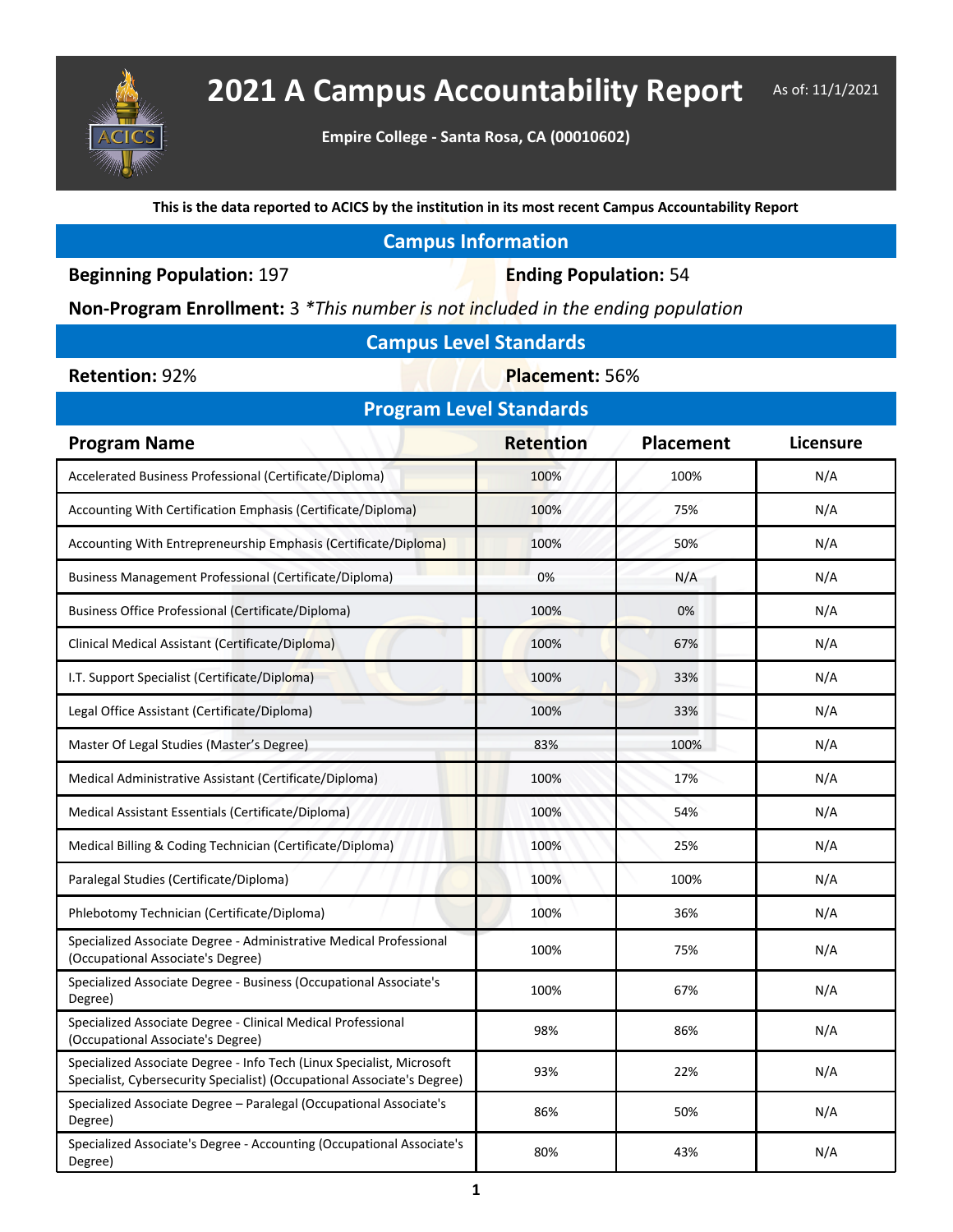| <b>Cohort Level Standards</b>                                   |                |                           |                             |              |              |  |
|-----------------------------------------------------------------|----------------|---------------------------|-----------------------------|--------------|--------------|--|
| <b>Program Name</b>                                             | Cohort         | <b>Students</b>           | <b>Graduation Retention</b> |              | Placement    |  |
| Accelerated Business Professional (Certificate/Diploma)         | 06/20          | $\mathbf{1}$              | 0%                          | 100%         | 100%         |  |
| Accounting With Certification Emphasis (Certificate/Diploma)    | 03/20          | $\mathbf{1}$              | 100%                        | 100%         | 100%         |  |
|                                                                 | 06/20          | $\mathbf{1}$              | 0%                          | 100%         | 100%         |  |
|                                                                 | 07/20          | $\overline{2}$            | 100%                        | 100%         | 50%          |  |
|                                                                 | 03/20          | $\mathbf{1}$              | 0%                          | 100%         | 100%         |  |
| Accounting With Entrepreneurship Emphasis (Certificate/Diploma) | 07/20          | $\mathbf{1}$              | 0%                          | 100%         | N/A          |  |
|                                                                 | 04/21          | $\mathbf{1}$              | 0%                          | 100%         | 0%           |  |
| Business Management Professional (Certificate/Diploma)          | 10/20          | $\mathbf{1}$              | 0%                          | 0%           | N/A          |  |
| <b>Business Office Professional (Certificate/Diploma)</b>       | 06/20          | $\overline{2}$            | 0%                          | 100%         | 0%           |  |
|                                                                 | 03/20          | $\mathbf{1}$              | 0%                          | 100%         | 100%         |  |
|                                                                 | 07/20          | $\overline{2}$            | 50%                         | 100%         | 50%          |  |
| Clinical Medical Assistant (Certificate/Diploma)                | 09/20          | $\overline{2}$            | 50%                         | 100%         | 50%          |  |
|                                                                 | 10/20          | $\overline{2}$            | 100%                        | 100%         | 50%          |  |
|                                                                 | 12/20          | 4                         | 50%                         | 100%         | 100%         |  |
|                                                                 | 06/21          | $\mathbf{1}$              | 100%                        | 100%         | 100%         |  |
| I.T. Support Specialist (Certificate/Diploma)                   | 09/20          | 5                         | 40%                         | 100%         | 50%          |  |
|                                                                 | 10/20          | $\mathbf{1}$              | 100%                        | 100%         | 0%           |  |
|                                                                 | 07/20          | $\mathbf{1}$              | 0%                          | 100%         | 100%         |  |
| Legal Office Assistant (Certificate/Diploma)                    | 09/20          | $\mathbf{1}$              | 100%                        | 100%         | 0%           |  |
|                                                                 | 03/21          | $\mathbf{1}$              | 0%                          | 100%         | 0%           |  |
|                                                                 |                |                           |                             |              |              |  |
| Master Of Legal Studies (Master's Degree)                       | 08/20          | $\mathbf{3}$              | 100%                        | 100%         | 100%         |  |
|                                                                 | 12/20<br>04/21 | $\mathsf 3$<br>$\sqrt{5}$ | 100%<br>100%                | 100%<br>100% | 100%<br>100% |  |
|                                                                 | 08/21          | $\overline{7}$            | 0%                          | 100%         | N/A          |  |
|                                                                 | 12/21          | 4                         | 0%                          | 75%          | N/A          |  |
|                                                                 | 04/22          | 19                        | N/A                         | 58%          | N/A          |  |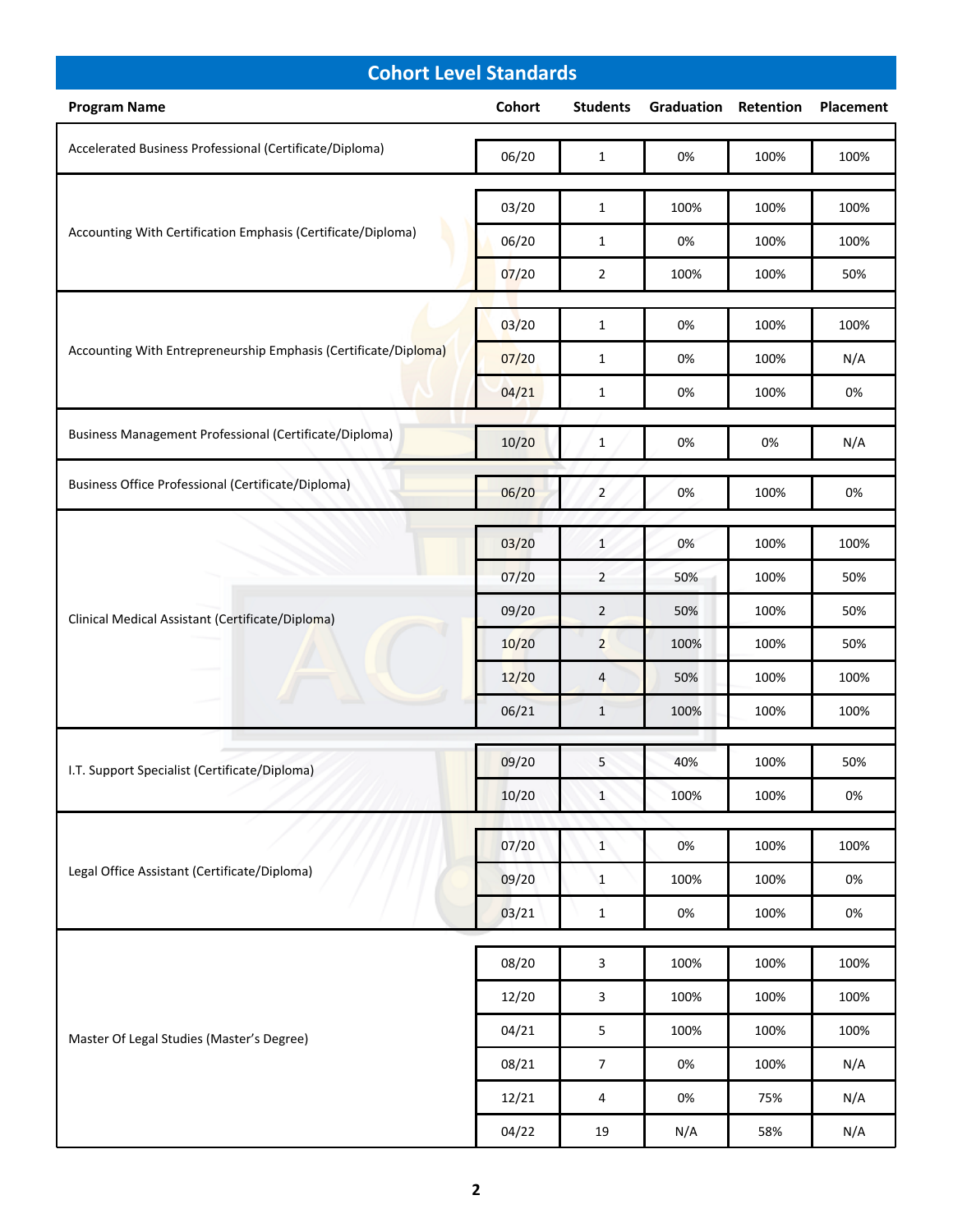| <b>Cohort Level Standards</b>                             |        |                 |            |           |           |  |
|-----------------------------------------------------------|--------|-----------------|------------|-----------|-----------|--|
| <b>Program Name</b>                                       | Cohort | <b>Students</b> | Graduation | Retention | Placement |  |
|                                                           | 08/22  | $\overline{7}$  | N/A        | 57%       | N/A       |  |
|                                                           | 12/22  | 5               | N/A        | 80%       | N/A       |  |
| Master Of Legal Studies (Master's Degree)                 | 04/23  | 15              | N/A        | 100%      | N/A       |  |
|                                                           | 08/23  | $10\,$          | N/A        | 100%      | N/A       |  |
|                                                           |        |                 |            |           |           |  |
|                                                           | 10/19  | $\mathbf 1$     | 0%         | 100%      | N/A       |  |
|                                                           | 06/20  | $\mathbf{1}$    | 100%       | 100%      | 0%        |  |
| Medical Administrative Assistant (Certificate/Diploma)    | 07/20  | $\mathbf{1}$    | 0%         | 100%      | 0%        |  |
|                                                           | 09/20  | $\overline{2}$  | 50%        | 100%      | 50%       |  |
|                                                           | 10/20  | $\overline{2}$  | 100%       | 100%      | 0%        |  |
|                                                           | 03/20  | $\mathbf{1}$    | 0%         | 100%      | $0\%$     |  |
|                                                           | 04/20  | $\mathbf{1}$    | 100%       | 100%      | 100%      |  |
|                                                           | 06/20  | $\overline{2}$  | 100%       | 100%      | 100%      |  |
|                                                           | 07/20  |                 | 0%         |           |           |  |
| Medical Assistant Essentials (Certificate/Diploma)        |        | $\mathbf{1}$    |            | 100%      | 0%        |  |
|                                                           | 09/20  | $\mathsf{3}$    | 67%        | 100%      | 50%       |  |
|                                                           | 10/20  | $\overline{2}$  | 0%         | 100%      | 50%       |  |
|                                                           | 12/20  | $\overline{2}$  | 50%        | 100%      | 100%      |  |
|                                                           | 01/21  | $\overline{2}$  | 0%         | 100%      | 0%        |  |
|                                                           | 03/21  | $\mathbf{1}$    | 100%       | 100%      | 100%      |  |
|                                                           | 03/20  | $\mathbf{1}$    | 100%       | 100%      | 0%        |  |
| Medical Billing & Coding Technician (Certificate/Diploma) | 06/20  | $\mathbf{1}$    | 100%       | 100%      | $0\%$     |  |
|                                                           | 09/20  | $\overline{2}$  | 50%        | 100%      | 100%      |  |
|                                                           | 10/20  | $1\,$           | 0%         | 100%      | 0%        |  |
|                                                           |        |                 |            |           |           |  |
|                                                           | 06/20  | $\mathbf{1}$    | 100%       | 100%      | 100%      |  |
| Paralegal Studies (Certificate/Diploma)                   | 09/20  | $\mathbf{1}$    | $0\%$      | 100%      | N/A       |  |
|                                                           | 01/21  | $\mathbf{1}$    | 100%       | 100%      | 100%      |  |
|                                                           | 03/21  | $\mathbf 1$     | 100%       | 100%      | N/A       |  |
|                                                           |        |                 |            |           |           |  |
| Phlebotomy Technician (Certificate/Diploma)               | 04/20  | $\mathbf{1}$    | 100%       | 100%      | 0%        |  |
|                                                           | 07/20  | $\overline{5}$  | 100%       | 100%      | 50%       |  |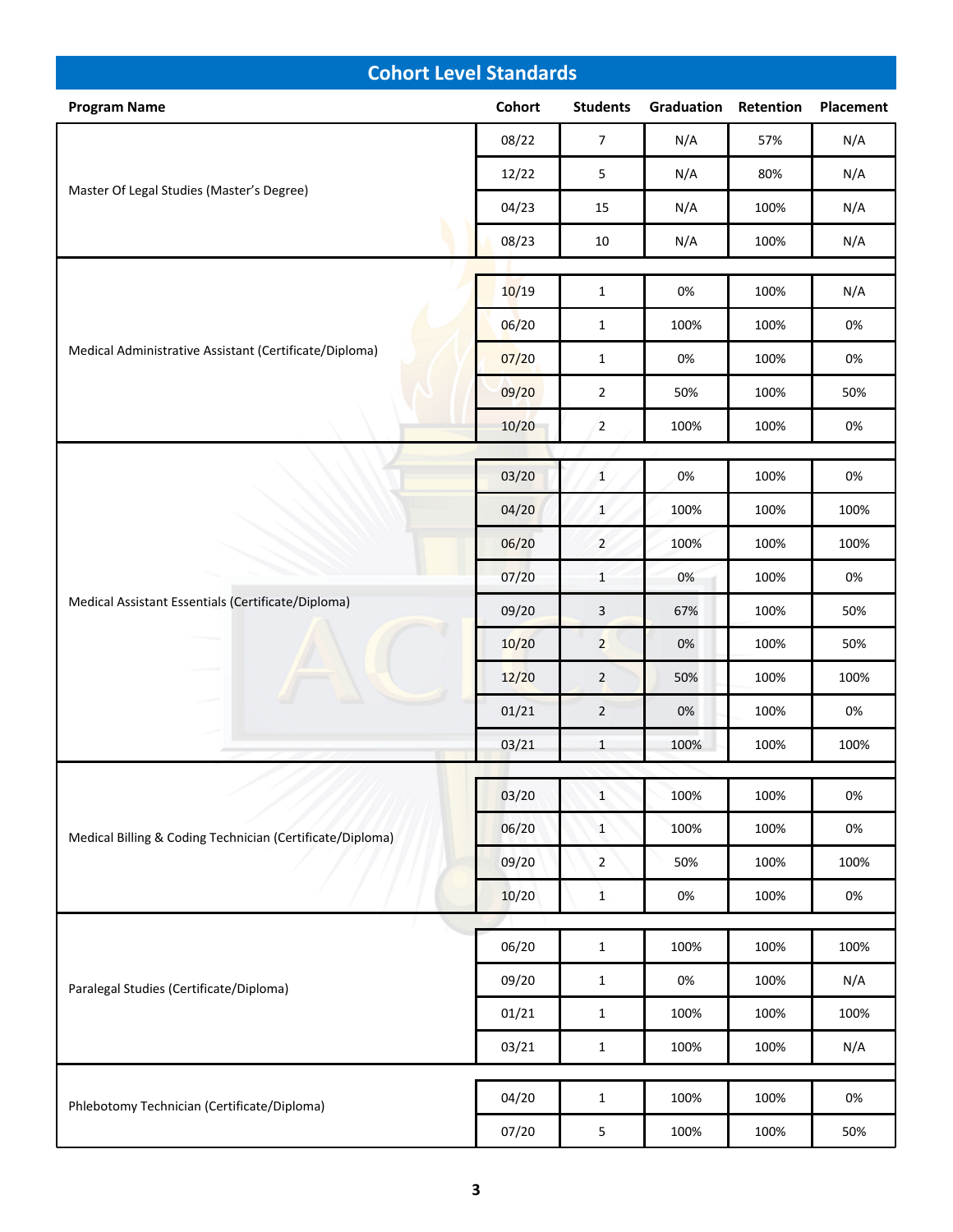| <b>Cohort Level Standards</b>                                                                                                                    |                |                              |            |           |             |  |
|--------------------------------------------------------------------------------------------------------------------------------------------------|----------------|------------------------------|------------|-----------|-------------|--|
| <b>Program Name</b>                                                                                                                              | Cohort         | <b>Students</b>              | Graduation | Retention | Placement   |  |
| Phlebotomy Technician (Certificate/Diploma)                                                                                                      | 10/20          | 9                            | 100%       | 100%      | 33%         |  |
| Specialized Associate Degree - Administrative Medical Professional<br>(Occupational Associate's Degree)                                          | 05/20          | $\mathbf{1}$                 | 0%         | 100%      | 0%          |  |
|                                                                                                                                                  | 12/20          | $\mathbf{1}$                 | 100%       | 100%      | 100%        |  |
|                                                                                                                                                  | 01/21          | $\mathbf{1}$                 | 100%       | 100%      | 100%        |  |
|                                                                                                                                                  | 07/21          | $\mathbf{1}$                 | 0%         | 100%      | 100%        |  |
|                                                                                                                                                  |                |                              |            | 100%      |             |  |
|                                                                                                                                                  | 10/19<br>12/19 | $\mathbf{1}$<br>$\mathbf{1}$ | 0%<br>0%   | 100%      | 100%<br>N/A |  |
|                                                                                                                                                  | 03/20          | 3                            | 33%        | 100%      | 67%         |  |
|                                                                                                                                                  | 06/20          | $\mathbf{1}$                 | 100%       | 100%      | N/A         |  |
| Specialized Associate Degree - Business (Occupational Associate's                                                                                | 07/20          | $\mathbf{1}$                 | 100%       | 100%      | 100%        |  |
| Degree)                                                                                                                                          | 10/20          | $\mathbf{1}$                 | 0%         | 100%      | 100%        |  |
|                                                                                                                                                  | 01/21          | $\overline{2}$               | 50%        | 100%      | 100%        |  |
|                                                                                                                                                  | 03/21          | $\mathbf{1}$                 | 0%         | 100%      | 0%          |  |
|                                                                                                                                                  | 04/21          | $\mathbf{1}$                 | 100%       | 100%      | 0%          |  |
|                                                                                                                                                  | 07/21          | $\overline{2}$               | 50%        | 100%      | 50%         |  |
|                                                                                                                                                  |                |                              |            |           |             |  |
|                                                                                                                                                  | 01/20          | $\mathbf{1}$                 | 100%       | 100%      | 100%        |  |
|                                                                                                                                                  | 03/20          | $\overline{2}$               | 100%       | 100%      | 100%        |  |
|                                                                                                                                                  | 05/20          | $\mathbf{3}$                 | 67%        | 100%      | 100%        |  |
|                                                                                                                                                  | 06/20          | $\overline{2}$               | 100%       | 100%      | 100%        |  |
|                                                                                                                                                  | 07/20          | $\boldsymbol{6}$             | 100%       | 100%      | 100%        |  |
| Specialized Associate Degree - Clinical Medical Professional<br>(Occupational Associate's Degree)                                                | 09/20          | 3                            | 100%       | 100%      | 100%        |  |
|                                                                                                                                                  | 10/20          | $\overline{2}$               | 100%       | 100%      | 100%        |  |
|                                                                                                                                                  | 12/20          | $\overline{2}$               | 100%       | 100%      | 50%         |  |
|                                                                                                                                                  | 03/21          | $\boldsymbol{6}$             | 83%        | 100%      | 67%         |  |
|                                                                                                                                                  | 04/21          | 6                            | 83%        | 100%      | 75%         |  |
|                                                                                                                                                  | 06/21          | $\overline{2}$               | 100%       | 100%      | 100%        |  |
|                                                                                                                                                  | 07/21          | 6                            | 83%        | 83%       | 80%         |  |
| Specialized Associate Degree - Info Tech (Linux Specialist, Microsoft<br>Specialist, Cybersecurity Specialist) (Occupational Associate's Degree) | 05/20          | $\mathbf 2$                  | 50%        | 100%      | 0%          |  |